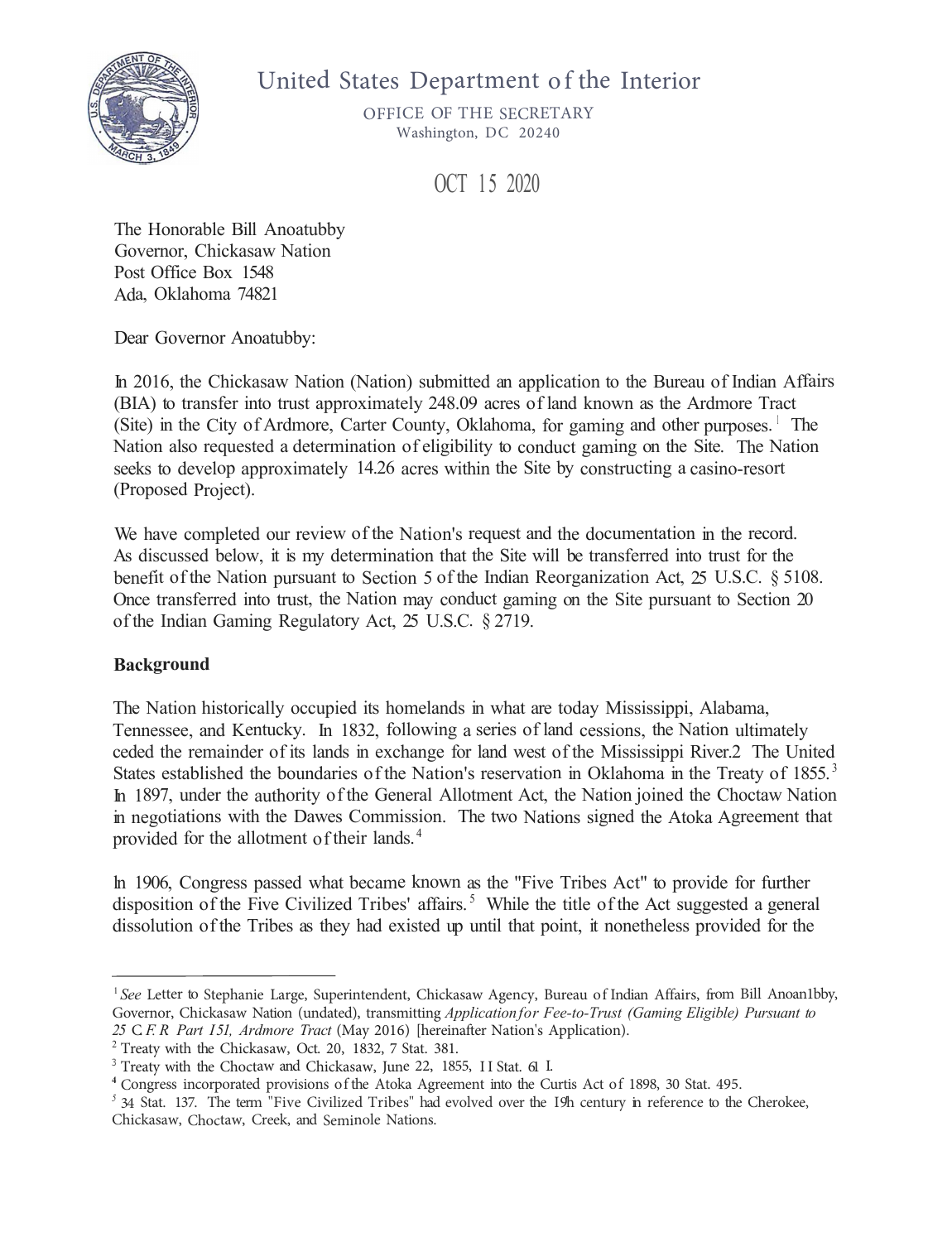continuation of tribal governance. Significantly, however, the Act curtailed the Five Tribes' autonomy by granting authority to the President of the United States to approve any ordinance, act, or resolution of a tribal council or legislature.<sup>6</sup> The Act also established that the President would play a central role in the continuity of the Five Tribes' leadership.<sup>7</sup> While Section 6 of the Five Tribes Act only authorized the President to become involved in the removal or selection of the Five Tribes' governors in limited circumstances, the governors would, in practice, not be directly elected, but rather appointed by the President or acknowledged by congressional action for much of the twentieth century. <sup>8</sup> Underscoring the United States' pervasive role in exercising jurisdiction over the Nation in 1934, President Herbert Hoover directly appointed and reappointed the Nation's governor, Ben H. Dwight, to serve terms from 1930 to 1936.<sup>9</sup>

The Nation once held patented title to 4,707,081.72 acres of land. <sup>10</sup> As a result of the allotment process, the Nation and its citizens lost most of their tribal lands. The Nation currently has approximately 6,491.60 acres of trust land, which is only 0.13 percent of its land prior to  $a\bar{b}$ lotment.<sup>11</sup>

## **Description of the Property**

The Site is located on the southern edge of the City of Ardmore in Carter County, on U.S. Highway 70. The majority of the Site is located within the City limits; however, the southeastern portion of the Site is located on unincorporated County land.<sup>12</sup> The Nation has held the Site infee since 2015.<sup>13</sup> Maps showing the location of the Site are included as Enclosure 1. The legal description of the Site is included as Enclosure 2.

## **Eligibility for Gaming Pursuant to the Indian Gaming Regulatory Act**

Congress enacted the Indian Gaming Regulatory Act (IGRA) to provide a statutory basis for the operation of gaming by Indian tribes as a means of promoting tribal economic development, selfsufficiency, and strong tribal governments.<sup> $14$ </sup> Section 20 of IGRA generally prohibits gaming activities on lands acquired in trust by the United States on behalf of a tribe after October 17, 1988. Congress expressly provided several exceptions to the general prohibition. One such

<sup>6</sup> *Id*. at § 28.

 $<sup>7</sup>$ *Id.* at § 6.</sup>

 $^8$  See Chickasaw Nation v. Department of the Interior, 120 F.Supp. 3d 1 190, 1201-1207 (W. D. Okla 2014), on reconsideration (Apr. 22, 2015) (describing the 1906 Act and succession of the Chickasaw Nation's leadership until the passageof the Act of Oct. 22, 1970, 84 Stat. 1091, which reaffirmed that the Nation's governor would be selected by popular vote).

<sup>9</sup> *Id*. at 1204.

<sup>10</sup> Regional Director's Findings of Fact at 11.

<sup>11</sup> *Id.*

<sup>&</sup>lt;sup>12</sup> Environmental Assessment, Chickasaw Nation Ardmore Fee-to-Trust Project [hereinafter EA] (June 2020) § 1.2

<sup>13</sup> Regional Director's Findings of Fact at 3.

 $14$  See 25 U.S.C. § 2702(2).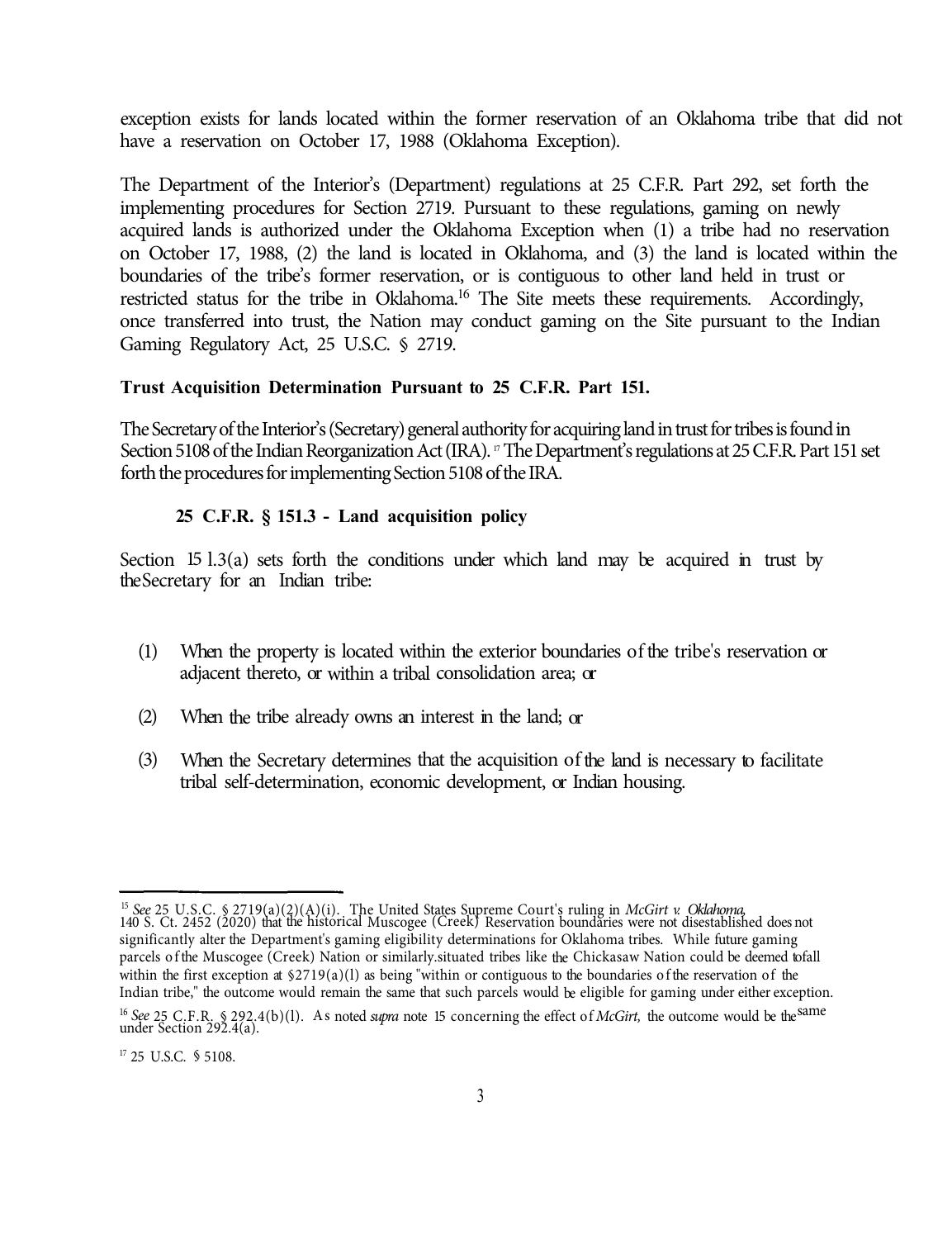

# 6 O J LAFLEB & F TO B S UPNOFF FOULL F S J P S

 $0''$  \* \$  $80'$  5 )  $8485385'3$ : 8 B T I J O H% P O

OCT 15 2020

The Honorable Bill Anoatubby Governor, Chickasaw Nation Post Office Box 1548 Ada, Oklahoma 74821

Dear Governor Anoatubby:

In 2016, the Chickasaw Nation (Nation) submitted an application to the Bureau of Indian Affairs (BIA) to transfer into trust approximately 248.09 acres of land known as the Ardmore Tract (Site) in the City of Ardmore, Carter County, Oklahoma, for gaming and other purposes.  $\perp$  The Nation also requested a determination of eligibility to conduct gaming on the Site. The Nation seeks to develop approximately 14.26 acres within the Site by constructing a casino-resort (Proposed Project).

We have completed our review of the Nation's request and the documentation in the record. As discussed below, it is my determination that the Site will be transferred into trust for the benefit of the Nation pursuant to Section 5 of the Indian Reorganization Act, 25 U.S.C. § 5108. Once transferred into trust, the Nation may conduct gaming on the Site pursuant to Section 20 of the Indian Gaming Regulatory Act, 25 U.S.C. § 2719.

Background

The Nation historically occupied its homelands in what are today Mississippi, Alabama, Tennessee, and Kentucky. In 1832, following a series of land cessions, the Nation ultimately ceded the remainder of its lands in exchange for land west of the Mississippi River.2 The United States established the boundaries of the Nation's reservation in Oklahoma in the Treaty of 1855.<sup>3</sup> In 1897, under the authority of the General Allotment Act, the Nation joined the Choctaw Nation in negotiations with the Dawes Commission. The two Nations signed the Atoka Agreement that provided for the allotment of their lands.<sup>4</sup>

In 1906, Congress passed what became known as the "Five Tribes Act" to provide for further disposition of the Five Civilized Tribes' affairs.<sup>5</sup> While the title of the Act suggested a general dissolution of the Tribes as they had existed up until that point, it nonetheless provided for the

25SFBKUZUI時1JDLBTBUX 4UBU

3 5 S F BKU ZUI I SI I P D UBBOXSI J D L B T B OX F 4UBU \$POHSIDDIPSQQPSBWFFEGEFFOUPL"BISFFNIDQUERSVSUDIDPG 4UBU

<sup>&</sup>lt;sup>1</sup>See - FUUPASU FQIBEOSUHATY QFSJO U\$ FLODELFEOTHUEFXO ED YZS FPB 1600 E J'BGOG BGJSSFPANJ MOMP BO CCZ (PWFS)DIRID L B/BBLXPOO E BUSE OT Application of Fee-to-Trust Gaming Eligible) Pursuant to <IFSFJØBUGJUPFOSIQ TMJDBUJPO 25 \$ F. R Part 151, Ardmore Tract . B Z

<sup>。&</sup>lt;br>\$IJDLB\$TEP>7OU\$SXFFBLOEIFNJOYBUNJFPOT<br>\$IJDLB\$TEP>7OU\$SXFFBLOEIFNJOYBUNJFPOT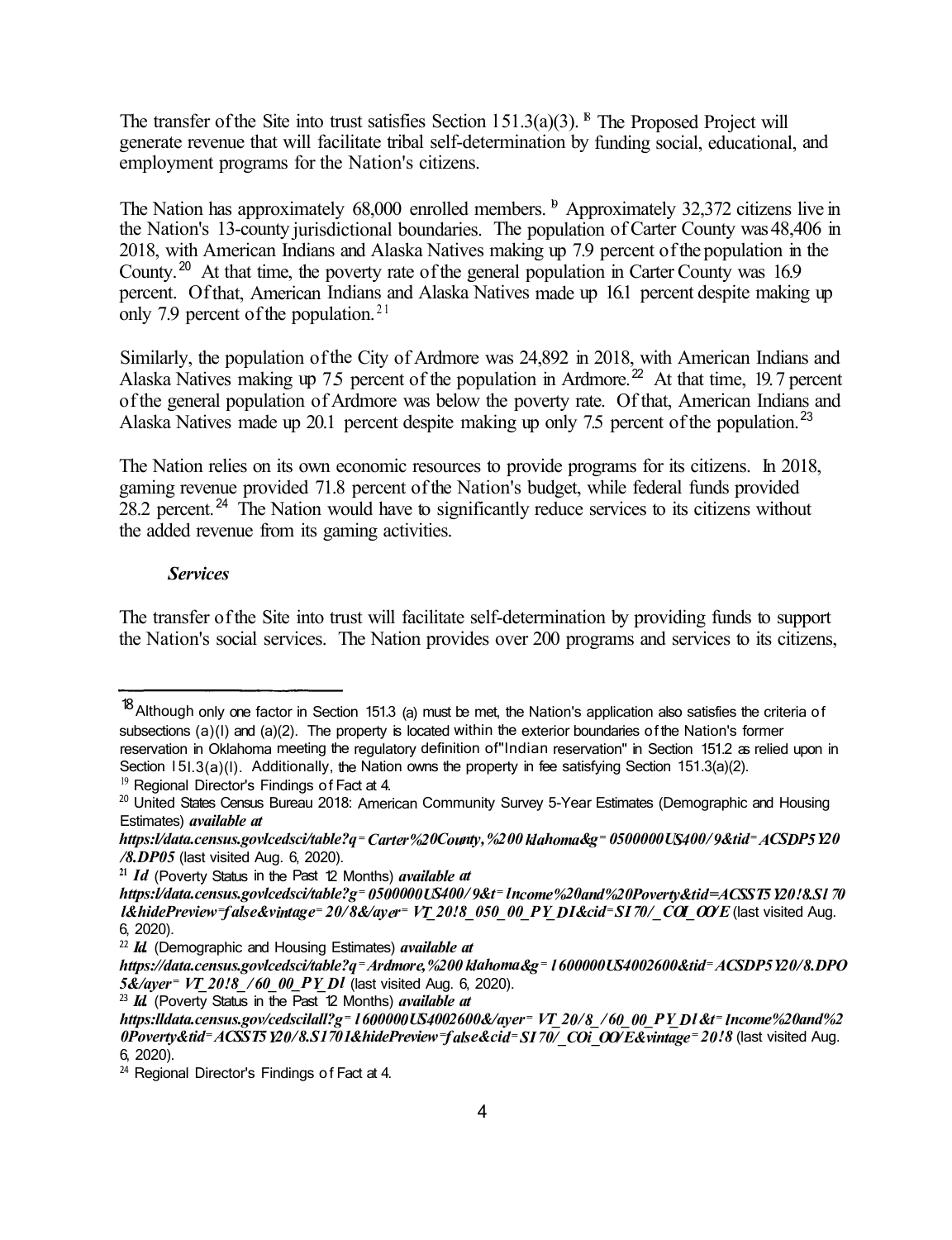most of which are fully or partially funded by tribal funds.<sup>25</sup> For example, The Nation reports that it has 14,900 members qualifying for senior programs. As the number of senior citizens increases, there will also be greater demands on the Nation's programs. The Nation reports that the use of its social service programs increases every year. As of January 2020, these increases include elderly energy assistance by 16%, elderly energy assistance services at large by 18%, burial assistance by 25%, computer distribution by 14%, services at large emergency energy assistance by 24%, holiday baskets by 38%, community health representatives by 15%, recreation by 8.10%, youth camps applications by 34.69%, youth camps wait list by 71.26%, transportation services by 4%, honor guard events by 24%, and toksoli smart program by 4%.<sup>26</sup>

These increases demonstrate the need for additional economic development. Without increased funding, the Nation will not be able to provide services at the same level. Revenue from the Proposed Project will alleviate potential shortfalls.

# *Housing*

The transfer of the Site into trust will facilitate self-determination by providing funds to support the Nation's housing programs. The Nation administers programs that provide financial assistance to its citizens to encourage them to assume financial responsibility to build family and community wealth. As of January 2020, however, there were 304 citizens on the waiting list for home rehabilitation, 308 waiting for assistance in the Low Rent Program, 126 citizens waiting for rental assistance, and 335 citizens waiting for low income homeownership assistance.<sup>27</sup> To address housing concerns, the Nation provides the following programs:  $28$ 

- When the Nation determined that 60 percent of its citizens' home loan applications were being denied, the Nation's Division of Housing created the Chuka Chukmasi, or "Beautiful Home, Home Loan Program," to provide home purchasing counseling, grants for repair and rehabilitation of existing homes, and the installation of storm shelters. In 2018, the Nation, through Chuka Chukmasi, provided loans to 58 families, and down payment and closing cost assistance to nearly 400 families.
- In 2018, the Nation funded weather related home improvements for 405 families. The Nation also installed storm shelters in another 87 homes, bringing the total to 4,700 storm shelters installed since the inception of the program in 2003.

The continuance and growth of housing programs rely on revenue generated from the Nation's gaming and other economic activities. Revenue from the Proposed Project will support these housing programs and assist in alleviating housing program shortfalls.

**<sup>25</sup>***Id.* **at 5; Memorandum to Governor Anoatubby, from Wayne Scribner, Secretary of Community Services (Jan. 16, 2020) (Nation's 2020 Needs Analysis).** 

**<sup>26</sup>***Id.* **at 1.** 

*<sup>21</sup> Id.*

**<sup>28</sup>Regional Director's Findings of Fact at 5-6.**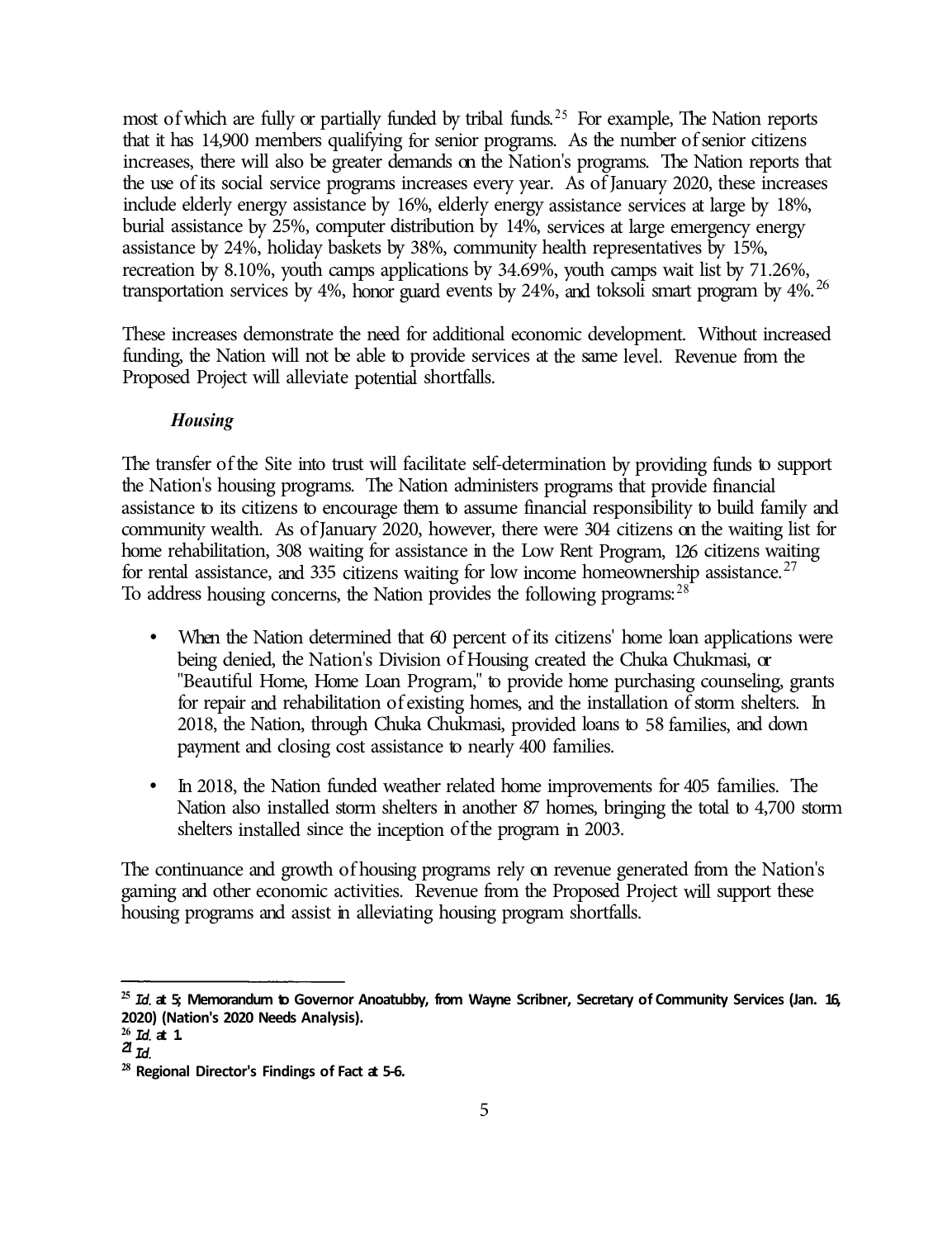## *Health Services*

The transfer of the Site into trust will facilitate self-determination by providing funds to support the Nation's health programs. Revenue from the Proposed Project will ensure that the Nation's citizens receive adequate health care. The Nation funds its health clinics and wellness centers, but still relies on federal/state funds to support various health programs and services. The Nation provides the following programs: <sup>29</sup>

- In 2018, the Nation provided more than 930,000 patient visits through its Chickasaw Nation Department of Health, using 45.27 percent of its total expenditures.
- In 2018, the Nation began construction of a new pharmacy at its comprehensive 72-bed Chickasaw Nation Medical Center. The Nation also operates wellness centers in Ada, Ardmore, Tishomingo, and Purcell, Oklahoma, which have three nutrition centers, a diabetes care center, and an optical retail store that served more than 4,700 Chickasaw citizens and had more than 177,000 visits in 2018.
- The Nation's Virtual Medical Visit, a web-based telecommunication service provided more than 3,000 virtual patient visits in 2018, its first year of operation.
- The Nation's tribal health program allows medical and dental claims up to \$5,000 for each citizen per year. In 2018, the program served more than 1,750 medical clients and 4,500 dental clients.

With the number of Chickasaw elders increasing, the Nation's medical services play an increasingly important role. Revenue from the Proposed Project will ensure that these services remain open and lessen the Nation's dependence on federal funding.

# *Education*

The transfer of the Site into trust will facilitate self-determination by providing funds to support the Nation's educational programs. Over the preceding four fiscal years, totals for the programs and services offered for youth and educational services have increased by approximately 34.69 percent.<sup>30</sup> The Nation invests heavily in the education of its citizens through initiatives such as early childhood development programs, scholarships, and adult learning. These educational and child development programs and services are administered through the Chickasaw Nation Division of Education. The Nation administers the following programs: **<sup>31</sup>**

**<sup>29</sup>Regional Director's Findings of Fact at 8-9.** 

**<sup>30</sup>Nation's 2020 Needs Analysis at 2.** 

**<sup>31</sup>Regional Director's Findings of Fact at 6-7.**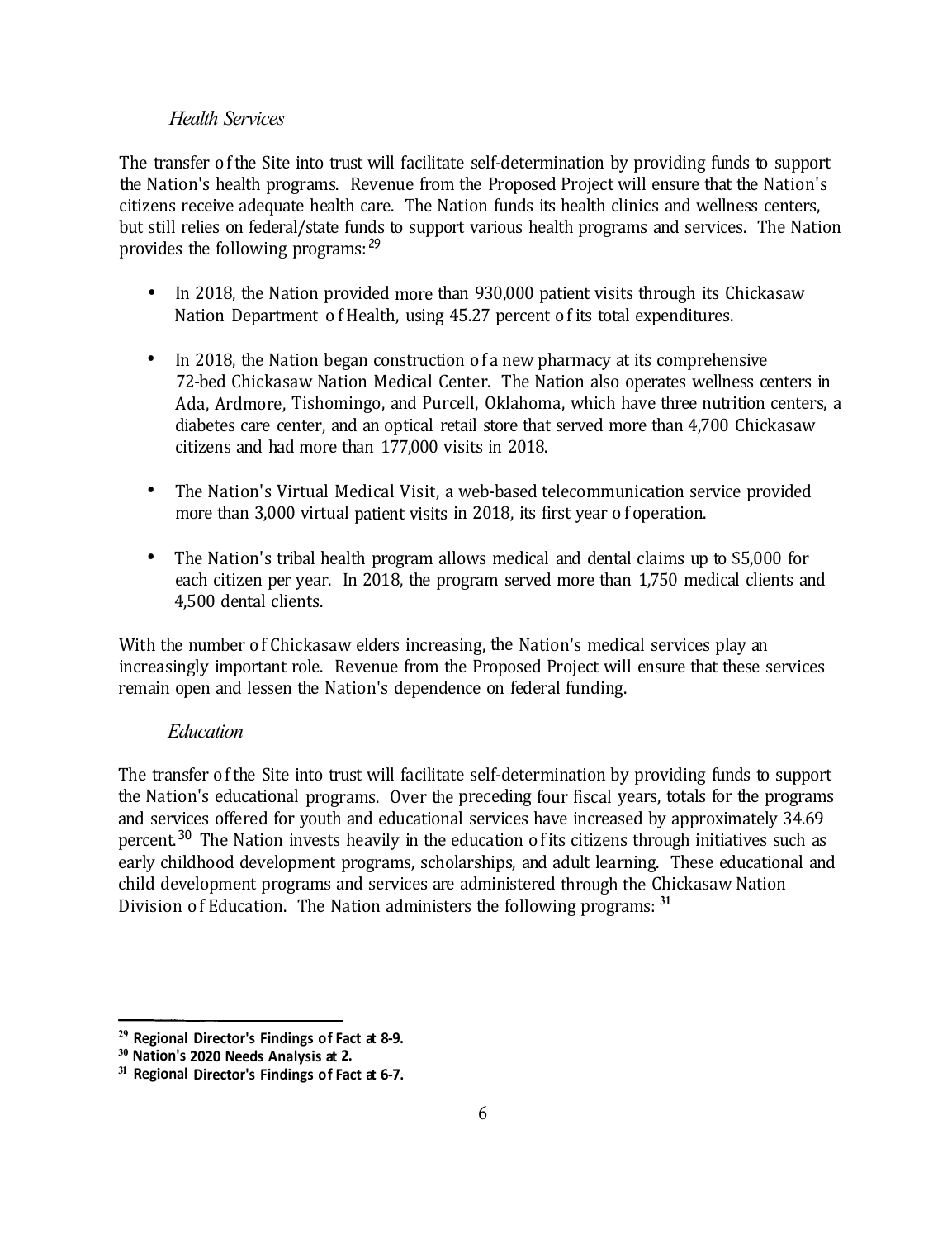- In 2018, the Nation awarded grants, scholarships, incentives, and other educational assistance to more than 5,200 students in higher education and career technology programs.
- During the 2017-18 school year, the Nation provided school supplies to 9,200 students and distributed funds to 52 public schools through its Johnson-O'Malley Program.
- The Nation assisted 388 Chickasaw citizens with their High School Equivalency certification.
- During the 2017-18 school year, the Nation awarded incentives to 2,500 students and distributed 9,100 awards through the Chickasaw Nation Honor Club.
- The Nation developed the Native Explorers program, which recruits, trains, and mentors younger citizens in earth science, natural science, biomedical science and medicine.
- During the 2017-18 school year, the Nation met the academic needs of 268 students attending colleges and universities in the greater Oklahoma City area by identifying campus and tribal resources, creating a support network on and off campus, and building connections to their Chickasaw culture.
- The Nation administers the Chickasaw Nation Early Childhood and Head Start Program with tribal and federal funding for programs in Ada, Ardmore, Sulphur, and Tishomingo.

The Nation funds 85 percent of these programs supplemented by federal and state grants.<sup>32</sup> With the additional revenue from the Proposed Project, the Nation will continue providing these educational programs and services.

The Regional Director determined, and we concur, that acquisition of the Site in trust will facilitate tribal self-determination and economic development.<sup>33</sup>

# **25 C.F.R. § 151.10- On-reservation acquisitions**

Section 151. l Orequires the Secretary to evaluate requests for acquisition of land under the onreservation criteria when the land is located within or contiguous to an Indian reservation.

The Site is located within the Nation's former reservation boundaries. Section 151.2 defines "Indian reservation" as, "that area of land over which the tribe is recognized by the United States as having governmental jurisdiction, except that, in the State of Oklahoma ... 'Indian

<sup>32</sup>*Id.* at 7.

**<sup>33</sup>***Id.* at 4.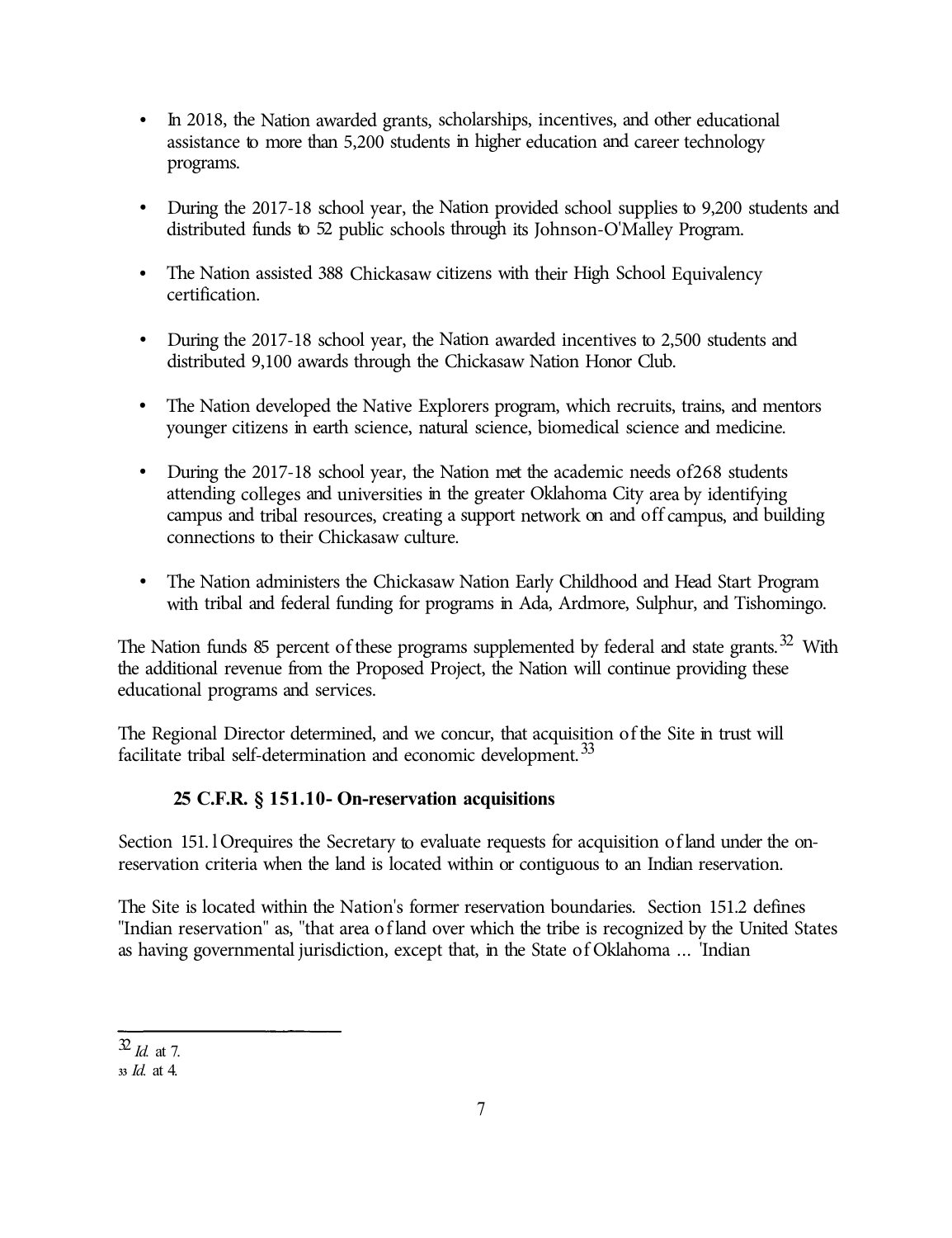reservation' means that area of land constituting the former reservation of the tribe as defined by the Secretary."

The Regional Director found, and we concur, that the Nation's application is properly considered under the on-reservation criteria of Section  $151.10.^{34}$ 

# **25 C.F.R. § 151.lO(a) - The existence of statutory authority for the acquisition and any limitations contained in such authority**

Section 151.1 O(a) requires the Secretary to consider whether there is statutory authority for the trust acquisition and, if such authority exists, to consider any limitations contained in it.

*Standard of Review* 

# Four-Step Procedure to Determine Eligibility

Section 5 of the IRA provides the Secretary with discretionary authority to acquire land in trust for "Indians."<sup>35</sup> Section 19 of the Act defines "Indian" to include several categories of persons:

[Category 1] all persons of Indian descent who are members of any recognized Indian tribe now under Federal jurisdiction, and [Category 2] all persons who are descendants of such members who were, on June 1, 1934, residing within the present boundaries of any Indian reservation, and shall further include [Category 3] all other persons of one-half or more Indian blood.<sup>36</sup>

In 2009, the United States Supreme Court (Supreme Court) in *Carcieri v. Salazar* construed the term "now" in Category 1 to refer to the date of the IRA's enactment.<sup>37</sup> Thus, the Secretary's authority to acquire land in trust for Indian tribes under Category 1 extended only to those tribes that were ' under federal jurisdiction" when the IRA was enacted on June 18, 1934. The Supreme Court did not consider the meaning of the phrases "under federal jurisdiction" or "recognized Indian tribe."

For the reasons explained more fully below, we conclude that there is evidence unambiguously demonstrating that the Nation was "under federal jurisdiction" in 1934. As such, the Nation is eligible under Category 1 and the Secretary has authority to transfer land into trust for the Nation.

To guide the implementation of the Secretary's discretionary acquisition authority under Section 5 after *Carcieri,* the Department in 2010 prepared a two-part procedure for determining when an

<sup>&</sup>lt;sup>34</sup> Regional Director's Findings of Fact at 11.

 $35\,25\,$  u.s.c. § 5108.

<sup>36</sup>25 U.S.C. § 5129 (bracketed numerals added).

<sup>37</sup>555 U.S. 379 (2009) *(Carcieri).*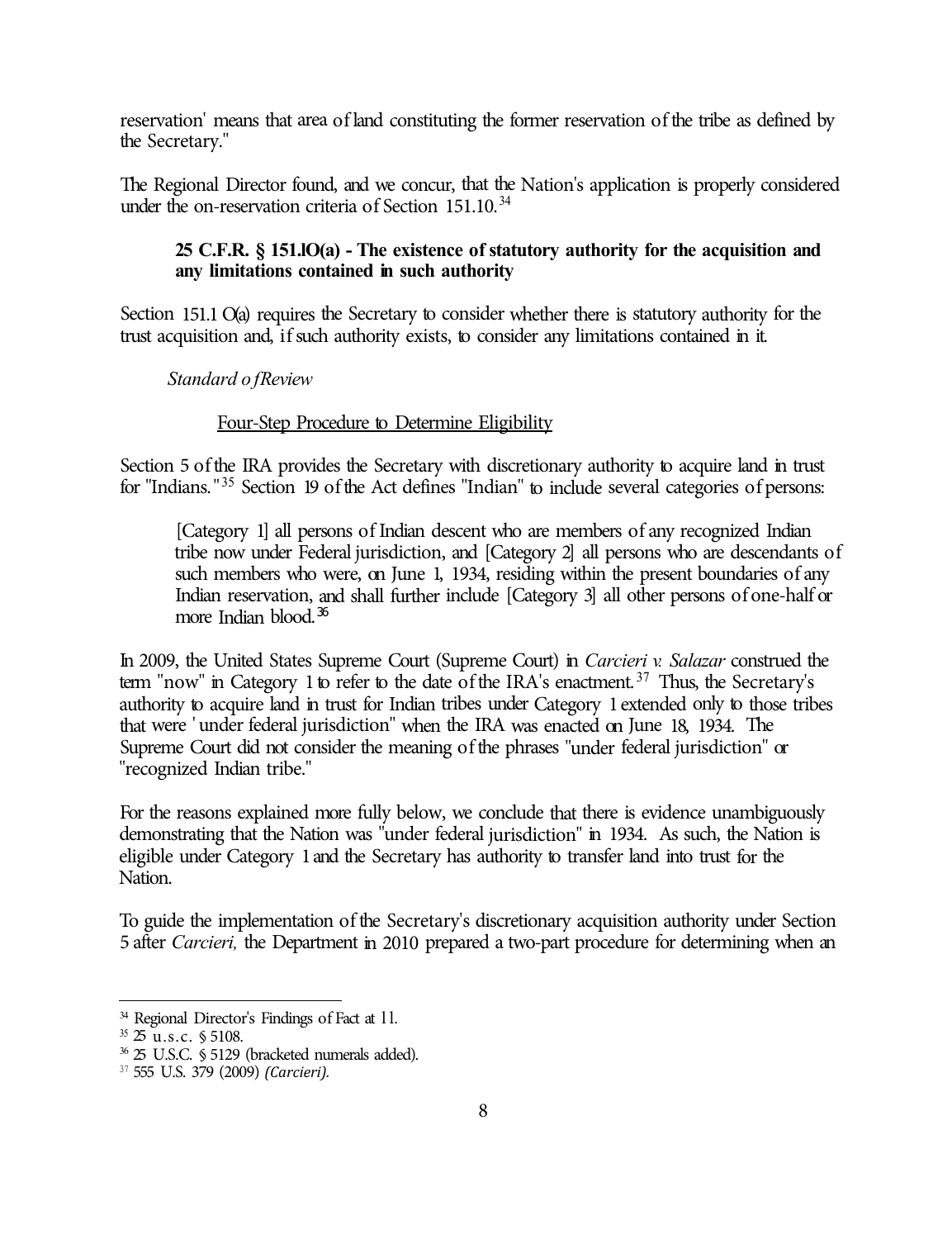applicant tribe was "under federal jurisdiction" in 1934.<sup>38</sup> The Solicitor of the Interior (Solicitor) later memorialized the Department's interpretation in Sol. Op.  $M-37029$ <sup>39</sup> Despite this, however, uncertainty persisted over what evidence could be submitted for the inquiry and how the Department would weigh it, prompting some tribes to devote considerable resources to researching and collecting any and all forms of potentially relevant evidence and, in some cases, leading to submissions totaling thousands of pages. To address this uncertainty, in 2018 the Solicitor's Office began a review of the Department's eligibility procedures to provide guidance for determining relevant evidence. This prompted questions concerning Sol. Op. M-37029's interpretation of Category 1, on which its eligibility procedures relied.

On March 9, 2020, the Solicitor withdrew Sol. Op. M-37029 after concluding that its interpretation of Category 1 was not consistent with the ordinary meaning, statutory context, legislative history, or contemporary administrative understanding of the phrase "recognized Indian tribe now under federal jurisdiction."<sup>40</sup> In its place, the Solicitor issued a new, four-step procedure (Solicitor's Guidance) for determining eligibility under Category 1 to be used by attorneys in the Office of the Solicitor (Solicitor's Office).<sup>4</sup> <sup>1</sup>

At Step One, the Solicitor's Office determines whether Congress enacted legislation after 1934 making the IRA applicable to a particular tribe. The existence of such authority makes it unnecessary to determine if the tribe was "under federal jurisdiction" in 1934. In the absence of such authority, the Solicitor's Office proceeds to Step Two.

Step Two determines whether the applicant tribe was under federal jurisdiction in 1934, that is, whether the evidence shows that the federal government exercised or administered its responsibilities toward Indians in 1934 over the applicant tribe or its members as such. If so, the applicant tribe may be deemed eligible under Category 1 without further inquiry. The Solicitor's Guidance describes types of evidence that presumptively demonstrate that a tribe was under federal jurisdiction in 1934. In the absence of dispositive evidence, the inquiry proceeds to Step Three.

**<sup>38</sup>U.S. Dept. of the Interior, Assistant Secretary, Record of Decision,** *Trust Acquisition of, and Reservation Proclamation/or the 151.87-acre Cowlitz Parcel in Clark County, Washington.for the Cowlitz Indian Tribe* **at 77- 106 (Dec. 17, 2010) (Cowlitz ROD).** *See also* **Memorandum from the Solicitor to Regional Solicitors, Field Solicitors, and SOL-Division of Indian Affairs, Checklist for Solicitor's Office Review of Fee-to-Trust Applications (Mar. 7, 2014 ),** *revised* **(Jan. 5, 2017).** 

**<sup>39</sup>Sol. Op. M-37029,** *The Meaning of 'Under Federal Jurisdiction 'for Purposes of the Indian Reorganization Act*  **(Mar. 12, 2014) (M-37029),** *available at https:l/www.doi.govlsitesldoi.opengov.ibmcloud.com/filesluploads/M-37029.pdf* 

**<sup>40</sup>Sol. Op. M-37055,** *Withdrawal of M-37029, The Meaning of 'Under Federal Jurisdiction 'for Purposes of the Indian Reorganization Act* **(Mar. 9, 2020),** *available at www.doi.gov/sitesldoi.govlfilesluploadslm-37055.pd!:.* 

<sup>41</sup>*Procedure for Determining Eligibility for land-into-Trust under the First Definition of "Indian" in Section 19 of the Indian Reorganization Act,* **Memorandum from the Solicitor to Regional Solicitors, Field Solicitors, and SOL-Division of Indian Affairs (Mar. 10, 2020) (Solicitor's Guidance),** *available at* 

*www.bia.govlsiteslbia.gov/files/assets/bia/otslpdf!Solicitors \_Procedures Jor* \_ *Determining\_ Eligibility Jar\_ Land \_int o\_Tn,st\_under\_Category\_l.pdf*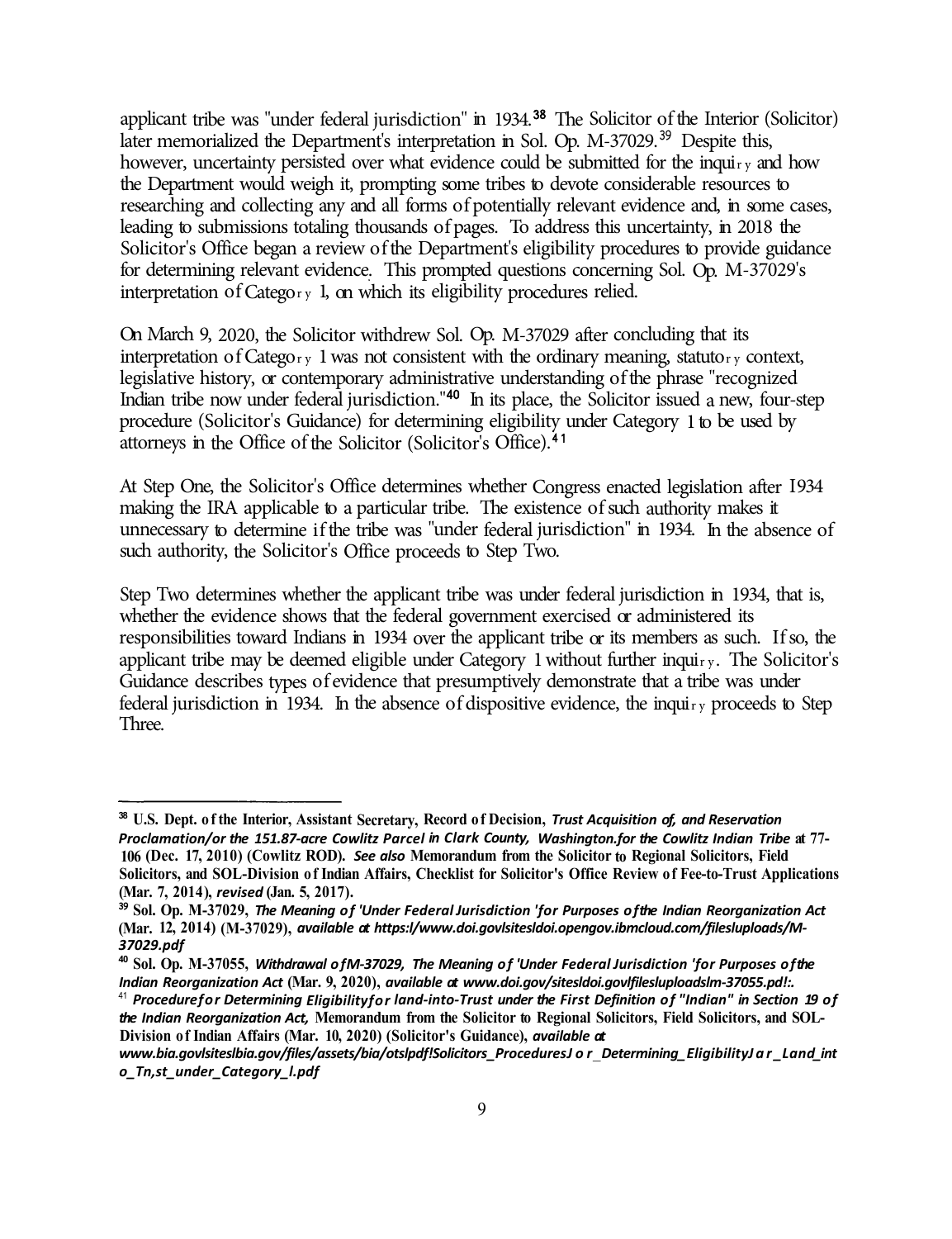Step Three determines whether an applicant tribe's evidence sufficiently demonstrates that the applicant tribe was "recognized" in or before 1934 and remained under jurisdiction in 1934. The Solicitor determined that the phrase "recognized Indian tribe" as used in Category 1 does not have the same meaning as the modem concept of a "federally recognized" ( or "federally acknowledged") tribe, a concept that did not evolve until the 1970s, after which it was incorporated in the Department's federal acknowledgment procedures.<sup>42</sup> Based on the Department's historic understanding of the term, the Solicitor interpreted "recognition" to refer to indicia of congressional and executive actions either taken toward a tribe with whom the United States dealt on a more or less government-to-government basis or that clearly acknowledged a trust responsibility consistent with the evolution of federal Indian policy. The Solicitor identified forms of evidence that establish a rebuttable presumption that that an applicant tribe was "recognized" in a political-legal sense before 1934 and remained under federal jurisdiction in 1934. In the absence of such evidence, the inquiry finally moves to Step Four.

Step Four assesses the totality of an applicant tribe's non-dispositive evidence to determine whether it is sufficient to show that a tribe was "recognized" in or before 1934 and remained "under federal jurisdiction" through 1934. Given the historical changes in federal Indian policy over time, and the corresponding evolution of the Department's responsibilities, a one-size-fitsall approach for evaluating the totality of a tribal applicant's evidence is not possible or desirable. Attorneys in the Solicitor's Office must evaluate the evidence on a case-by-case basis within the context of a tribe's unique circumstances, and in consultation with the Deputy Solicitor for Indian Affairs and the Associate Solicitor, Division of Indian Affairs.

To further assist Solicitor's Office attorneys in implementing this four-step procedure by understanding the statutory interpretation on which it relies, the Solicitor's Guidance includes a memorandum detailing the Department's revised interpretation of the meaning of the phrases "now under federal jurisdiction" and "recognized Indian tribe" and how they work together. <sup>43</sup> In support of the following analysis, the background discussion contained in the Deputy Solicitor's Memorandum is incorporated herein by reference.

*Analysis* 

# Procedure for Determining Eligibility

As noted, the Solicitor's Guidance provides a four-step process to determine whether a tribe falls within Category 1 of Section 19.<sup>44</sup> It is not, however, necessary to proceed through each step of

<sup>42</sup>25 C.F.R. Part 83.

<sup>43</sup>*Determining Eligibility under the First Definition of "Indian" in Section /9 of the Indian Reorganization Act of /934,* **Memorandum from the Deputy Solicitor for Indian Affairs to the Solicitor (Mar. 5,** 2020) **(Deputy Solicitor's Memorandum),** *available at* 

*https:/lwww. bia.govlsiteslbia.govlflles/assets/bia/ots/pdf/20200812* \_ *DEP* \_ *SOL \_to\_ SOL\_ Slip \_Pages.pd/*  <sup>44</sup>**Solicitor's Guidance at 1.**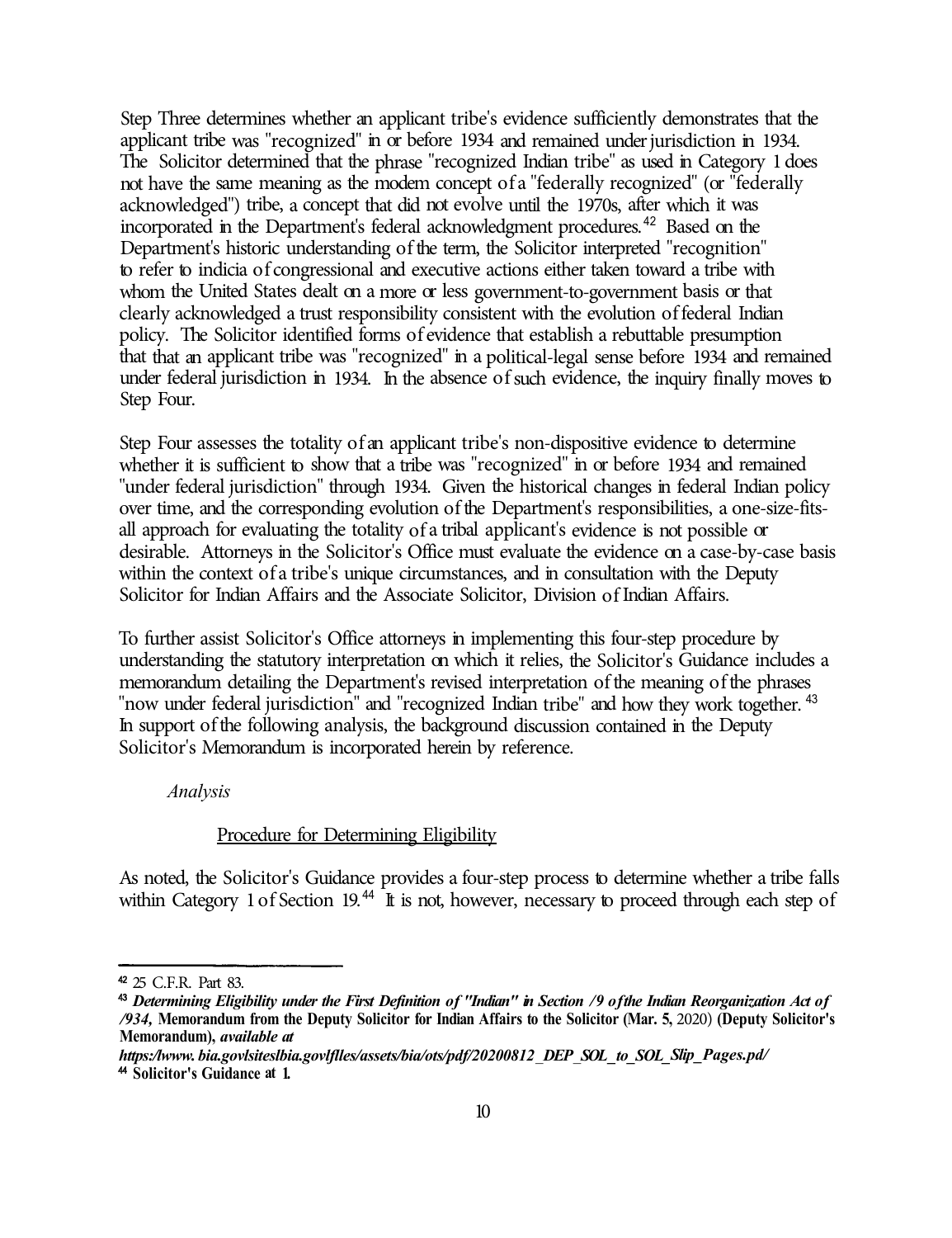the procedure for every fee-to-trust application.<sup>45</sup> The Solicitor's Guidance identifies forms of evidence that presumptively satisfy each of the first three steps.<sup>46</sup> Only in the absence of presumptive evidence should the inquiry proceed to Step Four, which requires the Department to weigh the totality of an applicant tribe's evidence.<sup>47</sup>

Having identified no separate statutory authority making the IRA applicable to the Nation under Step One, our analysis proceeds to Step Two of the eligibility inquiry, which looks to whether any evidence unambiguously demonstrates that the Nation was under federal jurisdiction in 1934.<sup>48</sup>This criterion derives from an understanding of the meaning of the phrase "under federal jurisdiction" as referring to the federal government's administration of its Indian affairs authority with respect to particular groups of Indians. Certain federal actions may constitute dispositive evidence of federal supervisory or administrative authority over Indians in 1934. These include elections conducted by the Department pursuant to Section 18 of the IRA; approval by the Secretary of a constitution following an election held pursuant to Section 16 of the IRA; issuance of a charter of incorporation following a petition submitted pursuant to Section 17 of the IRA; adjudicated treaty rights; inclusion in 1934 on the Department's Indian Population Report; and land acquisitions by the United States for groups of Indians in the years leading up to 1934.**<sup>49</sup>** It also includes the continuing existence of treaty rights and federal legislation addressing a particular tribe.<sup>50</sup> Where any of these forms of evidence exist, then the Solicitor's Office may consider the tribe to have been under federal jurisdiction in 1934 and eligible under Category 1.<sup>51</sup> The Nation, as explained below, provided unambiguous evidence under Step Two that it was "under federal jurisdiction" in 1934 and therefore eligible for the benefits of Section 5 of the IRA.

# Dispositive Evidence of Federal Jurisdiction in 1934

By expressly referencing Chickasaw, Section 13 of the IRA provides dispositive evidence that the Nation was under federal jurisdiction in 1934. Though the IRA is a statute of general applicability, it includes provisions that are applicable to specific Indian groups.<sup>52</sup>These include Section 13 of the IRA, which exempts specific tribes in the State of Oklahoma, including the Chickasaw, from the application of certain IRA provisions.<sup>53</sup> Section 13 provides in relevant part:

**<sup>53</sup>By 1934, specific statutes applied to the Five Civilized Tribes and Osage Nation and to the land base of Oklahoma tribes. Similarly, specific provisions in the IRA addressed Alaska where there were few reservations.** 

**<sup>45</sup>***Ibid.* 

<sup>46</sup>*Ibid.* 

*<sup>41</sup>Ibid.* 

**<sup>48</sup>***Id.* **at 2.** 

<sup>49</sup>*Id.* **at 2-4.** 

*so Id.* **at 6. <sup>51</sup>***Id.* **at 2.** 

**<sup>52</sup>***See, e.g.,* **IRA,§ 3 (addressing Papago Tribe);** *id.,§* **14 (addressing Sioux Indians);** *id.,§* **13 (addressing Indians in the Territory of Alaska).**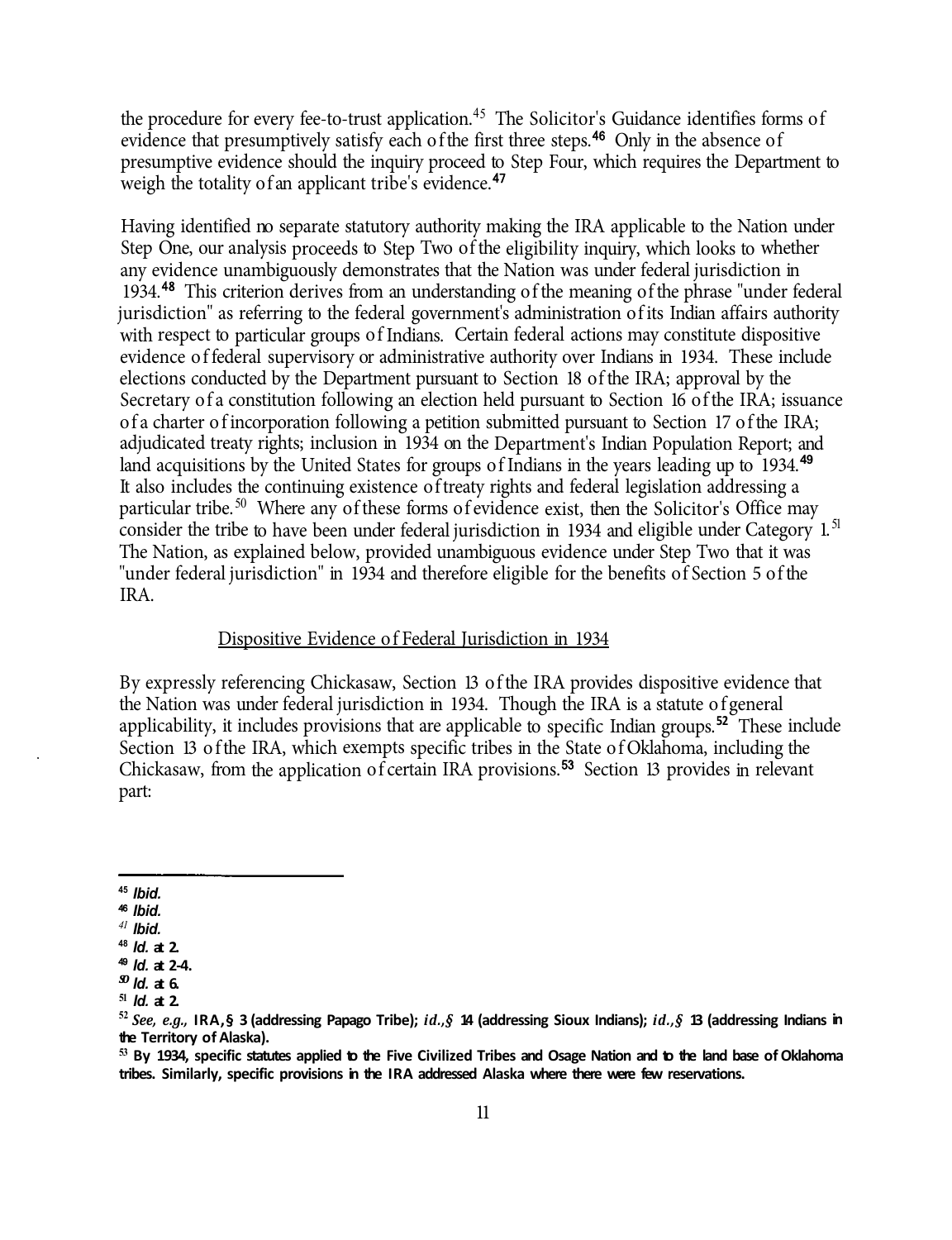[...] That sections 2, 4, 7, 16, 17 and  $18^{54}$  of this title shall not apply to the following named Indian tribes, the members of such Indian tribes, together with members of other tribes affiliated with such named tribes located in the State of Oklahoma, as follows: Cheyenne, Arapaho, Apache, Comanche, Kiowa, Caddo, Delaware, Wichita, Osage, Kaw, Otoe, Tonkawa, Pawnee, Ponca, Shawnee, Ottawa, Quapaw, Seneca, Wyandotte, Iowa, Sac and Fox, Kickapoo, Pottawatomi, Cherokee, Chickasaw, Choctaw, Creek and Seminole. **<sup>55</sup>**

Thus, the Nation's inclusion in the list of tribes in Section 13 provides unambiguous evidence that Congress understood the Nation to be under federal jurisdiction at the time of the IRA's enactment in 1934. It is further worth noting that Section 13 did not exempt the named Oklahoma tribes from application of Section 5. As the IRA 's legislative history shows, Congress understood that Section 5 would remain a source of authority for the Secretary to accept land in trust even for those Oklahoma tribes, including the Nation. **<sup>56</sup>**

#### *Conclusion*

Consistent with Step Two of the Solicitor's Guidance, the inclusion of Chickasaw in Section 13 of the IRA unambiguously established that the United States considered the Nation to be under federal jurisdiction in 1934. As such, the Nation satisfies the definition of "Indian" contained in Category 1. We, therefore, conclude that the Secretary has the authority to acquire land in trust for the Nation under Section 5 of the IRA.

<sup>54</sup> Section 2 (25 U.S.C. § 5102) extended the existing periods of trust and any restriction on alienation placed upon Indian lands. Section 4 (25 U .S.C. *§* 5107) limited sales, devise, gift, exchange or other transfer of restricted Indian lands or of shares in the assets of the tribe or corporation organized under the Act. Section 7 (25 U.S.C. § 5110) authorized the Secretary to proclaim new reservations or add lands to existing reservations. Section 16 (25 U.S.C. *§*  5123) provided that any Indian tribe, or tribes, residing on the same reservation, the right to organize and adopt a constitution. Section 17 (25 U.S.C. *§* 5124) provides that the Secretary, upon a petition by at least one-third of the adult Indians, may issue a charter of incorporation to such tribe. Section 18 (25 U .S.C. *§* 5125) provided that the adult Indians on any reservation could vote in a special election to opt out of the IRA.

*<sup>55</sup>*25 U.S.C. *§* 5118.

**<sup>56</sup>**Members of the Oklahoma Congressional delegation held a similar understanding at the time. *See* 78 Cong. Rec. 11125-26 (June 12, 1934) (remarks of Senator Thomas of Oklahoma) (offering amendment, adopted by Congress, so as to make Section *5* available to individual Indians "not only in my State for individual Indians but in other States where Indian lands have been allotted." *See also,* 78 Cong. Rec. 11739 (June 15, 1934) (remarks of Representative Hastings of Oklahoma) (noting exemption of Oklahoma tribes from certain sections of the IRA and not objecting "to assistance by the Government in the form of and to the extent of the purchase of land for landless and indigent Indians").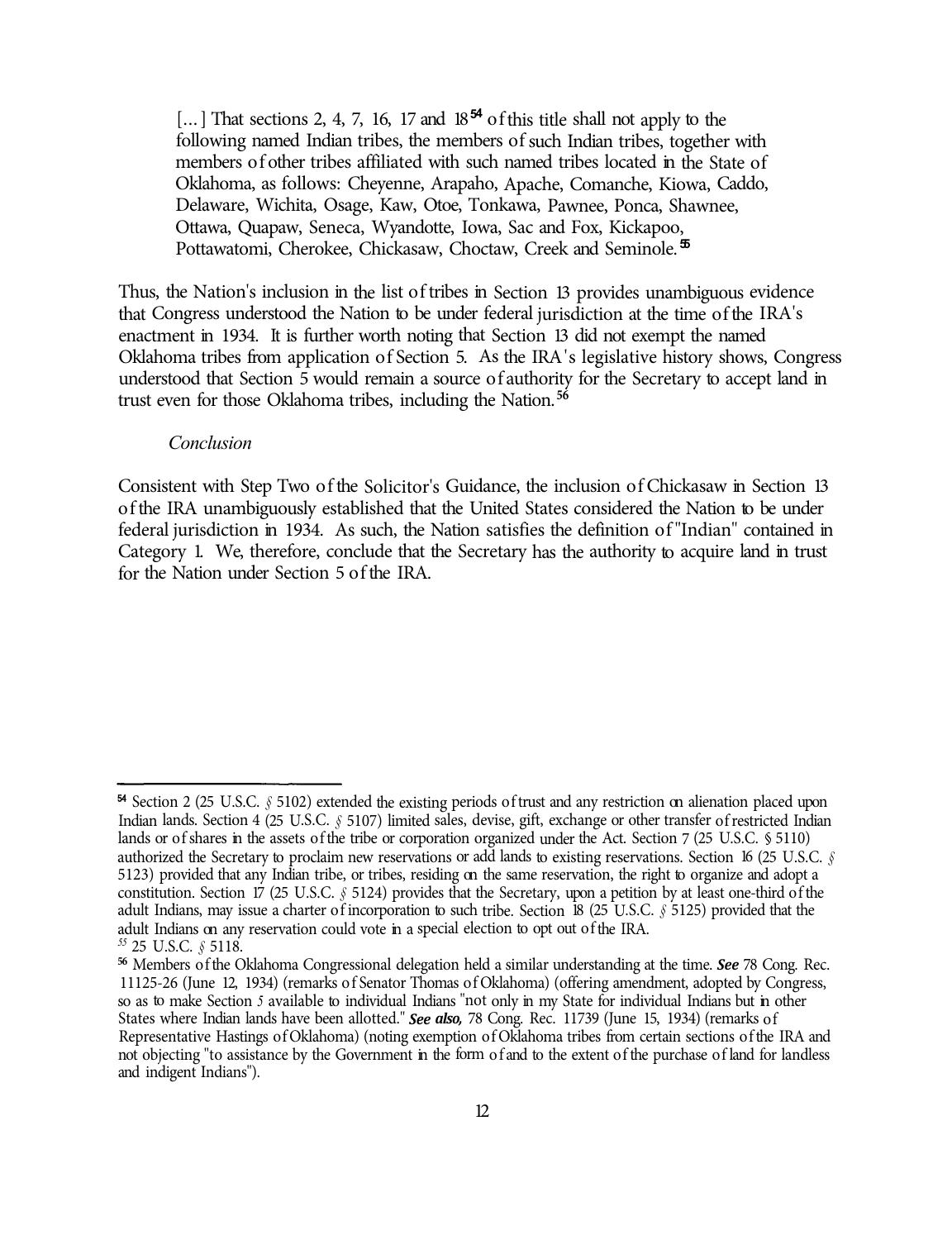## **25 C.F.R. § 151.lO(b) - The need of the individual Indian or the tribe for additional land**

Section 151.1 O(b) requires the Secretary to consider the tribe's need for additional land.

The Nation currently has approximately 6,491.60 acres of land held in trust by the United States, which is only 0.13 percent of what it held prior to allotment.<sup>57</sup> The Nation needs additional land to reduce jurisdictional checkerboarding and expand its land base so that it can pursue economic development opportunities.

The Nation seeks to increase revenue for social, housing, education, and health services to improve the quality of life for its citizens. The acquisition of additional land will advance the Nation's initiatives to consolidate its land base and promote tribal self-determination, economic development, and associated self-sufficiency. For example, acquisition of the Site in trust will provide additional employment opportunities for the Nation's citizens. Development of the Proposed Project will provide capital for other economic development and investment opportunities, and facilitate economic self-sufficiency and self-determination.

The Regional Director found, and we concur, that the Nation needs additional land for economic development. <sup>58</sup>

# **25 C.F.R. § 151.lO(c) - The purposes for which the land will be used**

Section 151.10(c) requires the Secretary to consider the purposes for which land will be used in evaluating a trust application.

The 248.09-acre Site is currently vacant, rural land. The Nation's proposed 40,835-square foot (sf) gaming facility will be developed on approximately 14.26 acres within the Site. The facility will have a 20,830-sf gaming floor with approximately 700 gaming machines and eight table games. 59 The remainder of the facility will be comprised of a restaurant and sports bar, retail space, and back-of-house areas. Approximately 984 surface-level parking spaces will be constructed to accommodate both patrons and employees. The Proposed Project will create 213 direct and indirect jobs.

**<sup>57</sup>**Regional Director's Findings of Fact at 11.

 $\frac{58}{1}$ *Id.* at 11 - 14.

**<sup>59</sup>**EA § 2. I. I.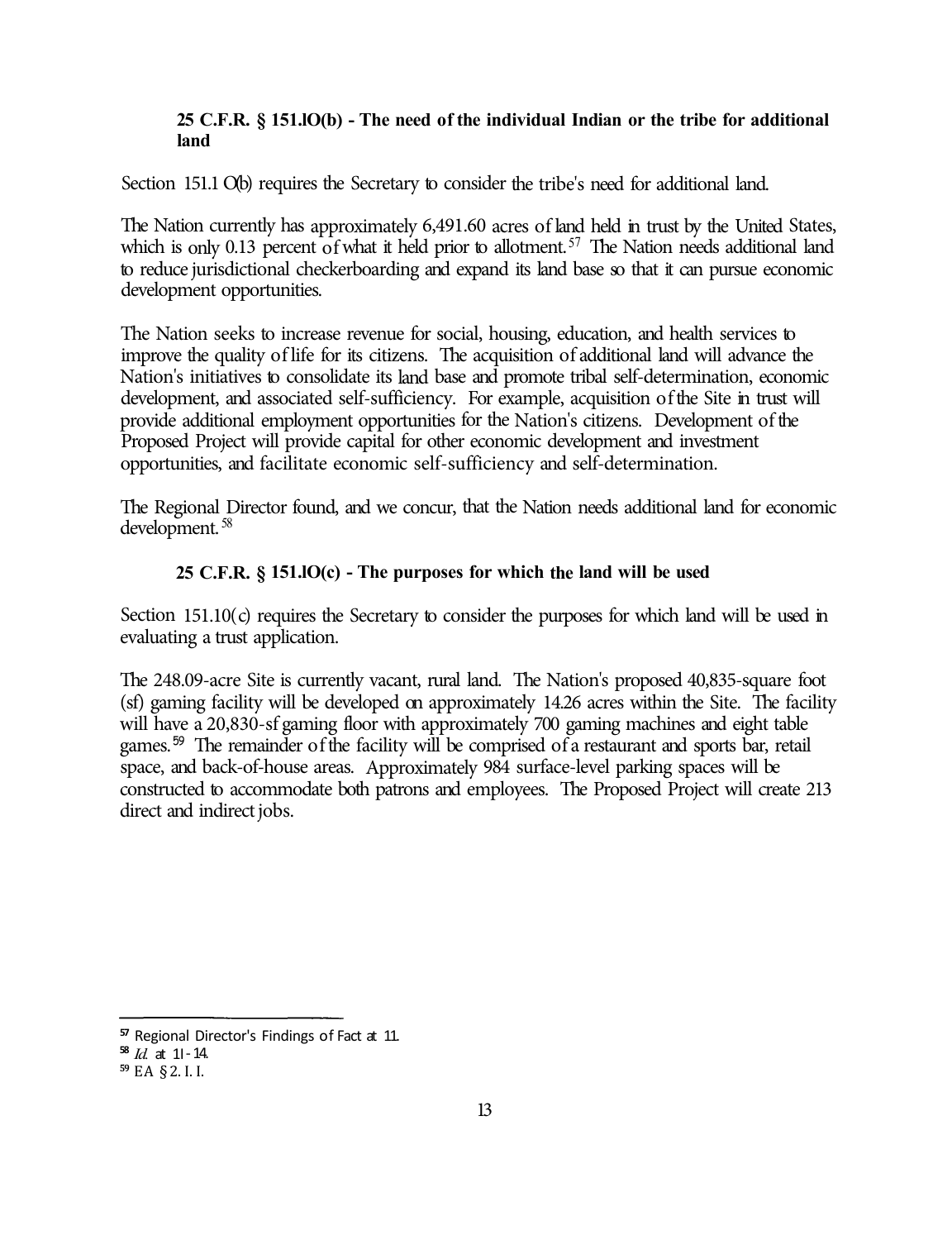## **25 C.F.R. § 151.l0(e) - If the land to be acquired is in unrestricted fee status, the impact on the State and its political subdivisions resulting from the removal of the land from the tax rolls**

Section 151.10(e) requires consideration of the impact on the state and its political subdivisions resulting from removal of land from the tax rolls.

By correspondence dated June 27, 2016, the BIA solicited, but received no comments, from the following state and local governments regarding the potential impact of the proposed acquisition on regulatory jurisdiction, real property taxes, and special assessments: <sup>60</sup>

- Governor of Oklahoma
- Oklahoma Tax Commission
- Carter County Commissioners
- Carter County Treasurer
- Carter County Assessor
- Mayor, City of Ardmore
- Chief of Police, City of Ardmore

Real property in Oklahoma is subject to state ad valorem taxes. The Carter County Assessor last assessed taxes on the Site in 2015 for  $$5,301.00$ .<sup>61</sup> Beginning in 2016, the Carter County Assessor's rolls listed the Site as non-taxable property.<sup>62</sup> Since then, Carter County has assessed no taxes for the Site.

#### *Economic Output and Employment*

Carter County does not tax the Site, thus, there will be no impacts on the State and its political subdivisions from its removal from the tax rolls. Nonetheless, any potential impacts from the loss of the state and local tax revenue will be more than offset by increased economic output from the construction and operation of the Proposed Project. The total estimated economic impact on the regional economy in year one is estimated to be \$102,394,029.**<sup>63</sup>**This amount includes the multiplied effect from the construction of the casino, annual revenue from operations, total annual compact fees, and annual employee state income taxes. Construction and operation of the Proposed Project will generate substantial temporary and ongoing employment opportunities and wages that would be primarily filled by the available labor force in the city of Ardmore and surrounding communities in Carter County.<sup>64</sup>

 $60$  Regional Director's Findings of Fact at 15 - 16.

<sup>61</sup> *Id.* at 17.

**<sup>62</sup>***Jd.* 

**<sup>63</sup>**Economic Impact Analysis, Lake Murray/ Ardmore Gaming Development at I (April 2016), in EA Appendix B [hereinafter Economic Analysis].

 $64$  EA§ 4.6. I.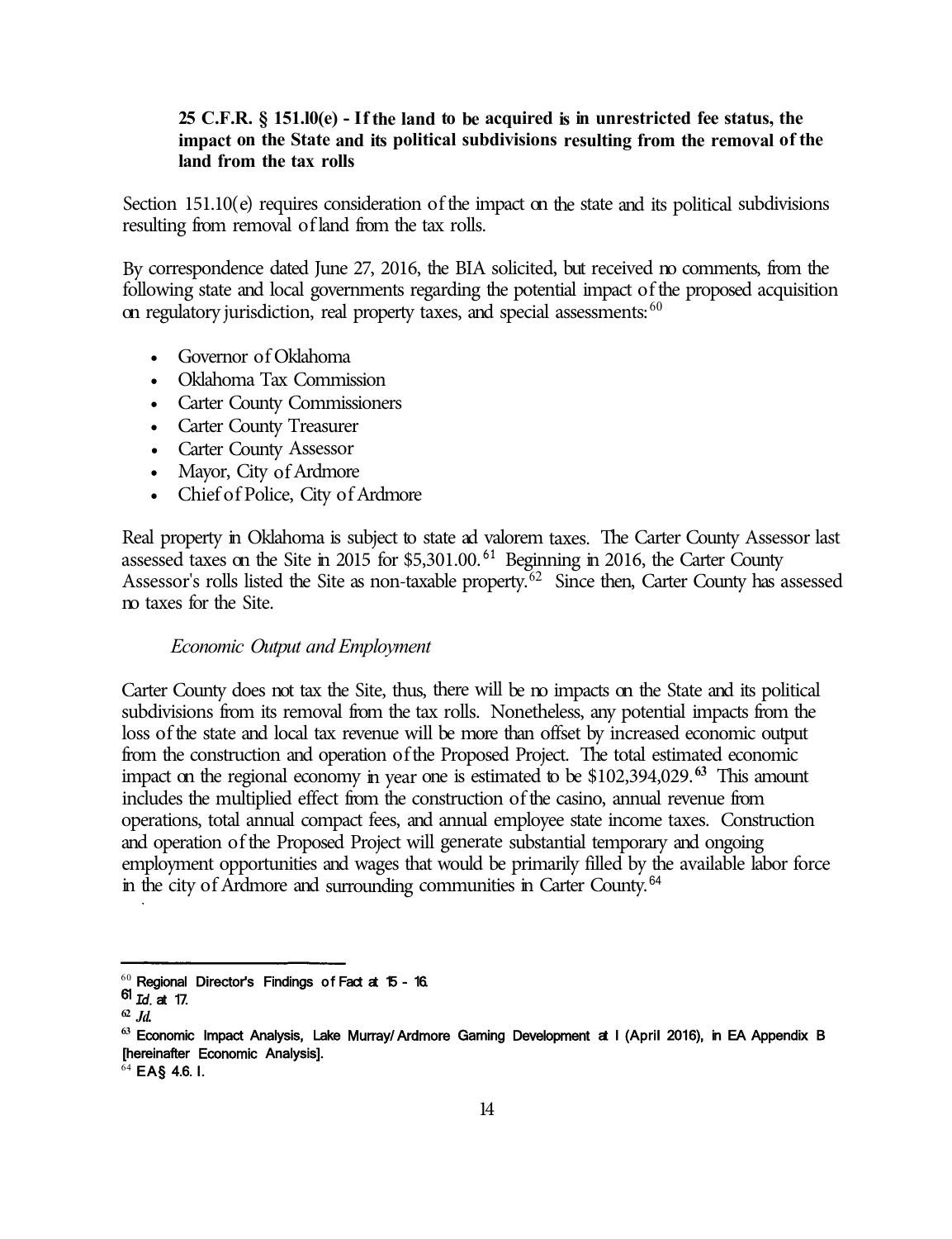The Proposed Project will impact the regional economy in three beneficial ways: 1) the direct impact of the initial construction spending and annual operating revenue of the casino and retail space; 2) the indirect impact of companies supplying the construction company, and companies supplying casino annual operations; and 3) the induced impact of the employees of the aforementioned companies receiving a paycheck and spending it in the regional economy.

#### *Construction*

The total impact on regional economic output from initial construction of the development is expected to be  $$44,214,375$ .<sup>65</sup> This includes the direct impact of construction costs, the indirect impact of spending from the construction company suppliers, and the induced impact from spending from employees of these companies.

#### *Operations*

The total impact on regional economic output from the Proposed Project's annual revenue is expected to be  $$57,093,713<sup>66</sup>$  This includes the direct impact of revenue from the Proposed Project, the indirect impact of spending from suppliers, and the induced impact from spending by employees of these companies.

The Proposed Project will create 213 jobs. Of those, 128 will be new jobs, and 85 will be filled by employees expected to transfer from other Chickasaw facilities.<sup>67</sup> In addition, the Proposed Project will create 78 indirect and induced positions at other businesses, resulting in the creation of 206 new direct and indirect jobs (128 direct and 78 indirect).

#### *Tax Impacts*

The Proposed Project will generate new tax revenue. Annual state income tax withholdings from employees in year one at the Proposed Project are estimated to be \$117,471.<sup>68</sup> An estimated \$545,645 in annual payments will be made to Social Security and Medicare through employer and employment contributions. In addition, annual federal income tax withholdings from employees are estimated to be \$386,184, and annual State income taxes withholdings are estimated to be  $$117,471.<sup>69</sup>$ 

#### *Conclusion*

Carter County assesses no taxes on the Site, thus, there will be no impacts from removal from the tax rolls. Nonetheless, the Regional Director found, and we concur, that any potential impacts

*<sup>65</sup>***EA § 4.6. l.** 

**<sup>66</sup>Economic Analysis at l.** 

**<sup>67</sup>EA § 4.6. l.** 

**<sup>68</sup>Economic Analysis at l.** 

 $69$ *Id.* **at 3.**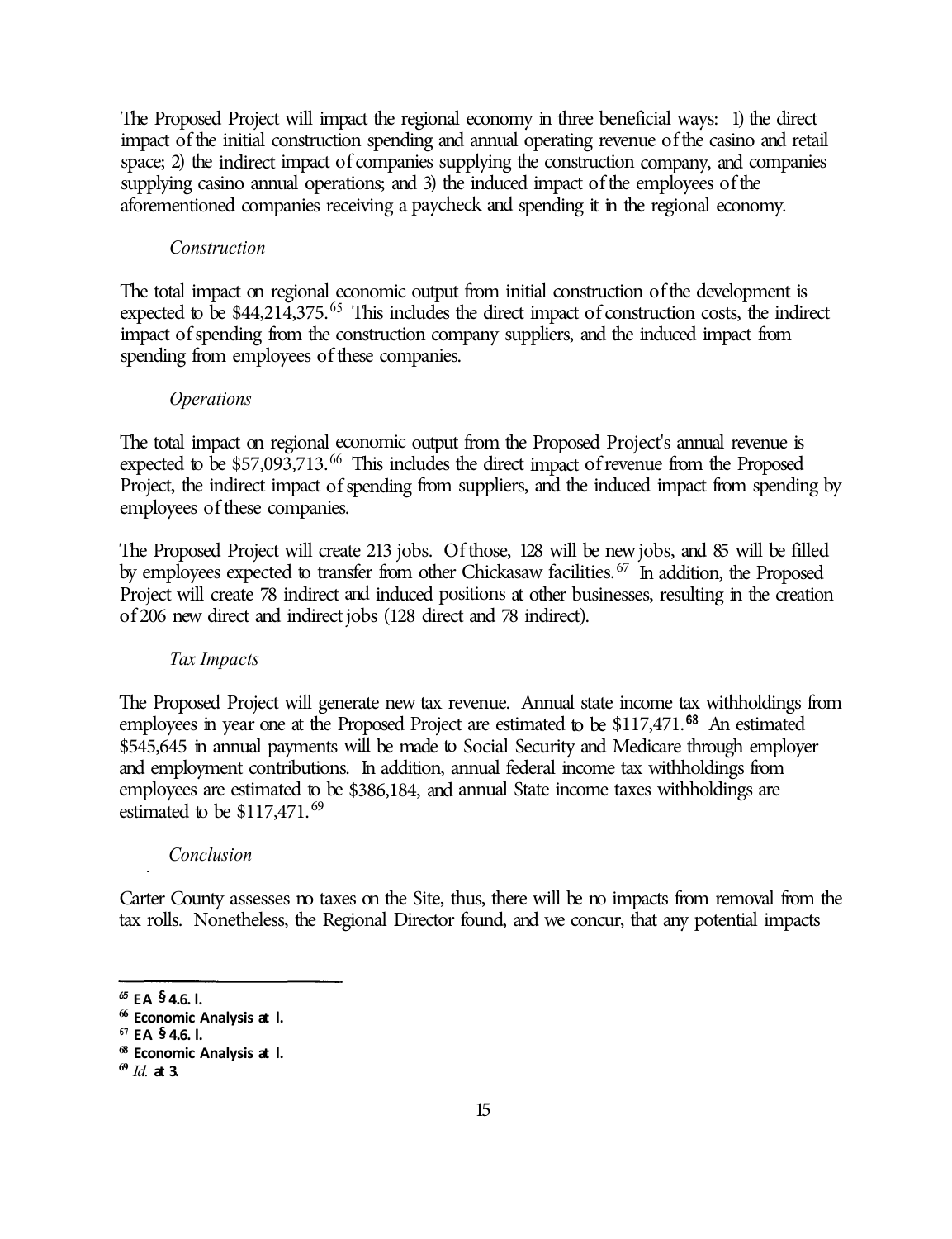from the loss of the state and federal tax revenue from removal of the Site from the tax rolls would be more than offset by the contributions and economic development provided by the Proposed Project. **70** The Proposed Project will result in beneficial impacts to employment and the regional economy. Increased local, state and federal tax revenue resulting from construction and operation of the Proposed Project will offset potential impacts to state and local governments resulting from removal of Site from the tax rolls.

# **25 C.F.R. § 151.l0(f) - Jurisdictional problems and potential conflicts of land use which may arise**

Section 151.1 0(f) requires the Secretary to consider whether any jurisdictional problems and potential conflicts of land use may arise.

The Site is located in Carter County, Oklahoma. As discussed above, the BIA by correspondence dated June 27, 2016, requested comments regarding jurisdictional problems and potential conflicts of land use from state and local governments. The BIA received no comments in response. $^{71}$ 

# *Land Use*

The Site is undeveloped land located approximately four miles south of downtown Ardmore and less than one mile from the western entrance to Lake Murray State Park. The majority of the Site is located within the City limits; however, the southeastern portion of the Site is located on unincorporated County land. **72** The Site is bounded on the west by a gas station and Carter Road, on the north by U.S. Highway 70 and the Ardmore Downtown Executive Airport, on the east by a residential property and Lake Murray State Park, and on the south by the Lake Murray State Park and other private property. The Site is primarily zoned as agricultural with a portion in the southeast identified as un-zoned rural land.

Approximately 14.26 acres of the Site will be developed with the Proposed Project. The development will differ from adjacent agricultural land uses, but would not disrupt, prohibit access to, or conflict with neighboring land uses. The remaining 233.83 acres will remain undeveloped. The proposed site plan minimizes the potential for land use conflicts by locating the Proposed Project in the central portion of the Site, leaving large open space buffers around the Site's perimeter. A portion of the Site is located within the approach zone of the airport. An easement maintained by the City restricts the heights of structures and trees. The Proposed Project would not conflict with the height restrictions. The Ardmore Development Authority did not identify land use conflicts from the Proposed Project. **<sup>73</sup>**

 $70$  Regional Director's Findings of Fact at 16.

 $^{71}$  /d. at 17.

 $\n Z_{EAS}^{\prime \, \text{m}}$  12

 $73$ <sub>*Id.* at §4.8. I.</sub>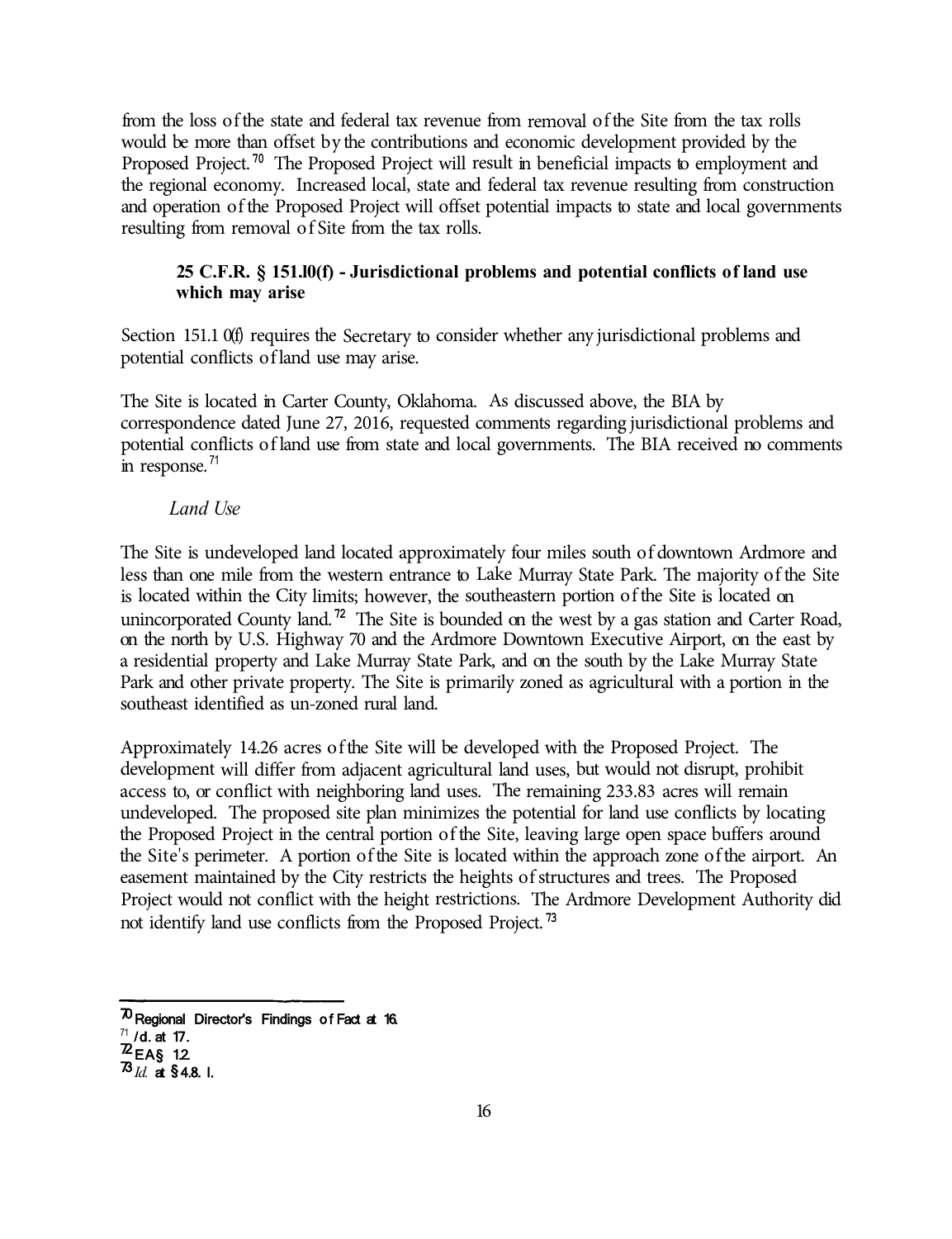#### *Law Enforcement and Fire Protection*

The Chickasaw Nation Lighthorse Police Department currently provides law enforcement services to the Site. If necessary, additional law enforcement services will be provided through the deputization agreements between the Bureau of Indian Affairs law enforcement and the State of Oklahoma and its subdivisions, including the Nation and the City of Ardmore Police Department.<sup>74</sup>

The Ardmore Fire Department currently provides fire and first responder services, and has committed to continue services as indicated in its will-serve letter to the Nation dated May 20,  $2016<sup>75</sup>$  The Southern Oklahoma Ambulance Service stated that the Proposed Project will not exceed its capacity or impair its ability to provide services, and that it will provide emergency services to the Site as indicated in its will-serve letter to the Nation dated May 19, 2016.<sup>76</sup>

The Regional Director found, and we concur, that the transfer of the Site into trust would not cause conflicts of land use or other jurisdictional problems. <sup>77</sup>

## **25 C.F.R. § 151.l0(g) - If the land to be acquired is in fee status, whether the Bureau of Indian Affairs is equipped to discharge the additional responsibilities resulting from the acquisition of the land in trust status**

Section 151.1 0(g) requires the Secretary to determine whether the BIA has the resources to assume additional responsibilities if the land is acquired in trust.

The BIA Chickasaw Agency is responsible for the administration of the realty program functions associated with the management of trust lands within its administrative jurisdiction. The Regional Director determined that the Chickasaw Agency has adequate resources to assume the additional responsibilities resulting from the acquisition of the Site in trust.  $^{78}$ 

# **25 C.F.R. § 151.l0(h) - The extent to which the applicant has provided information that allows the Secretary to comply with 516 DM 6, appendix 4, National Environmental Policy Act Revised Implementing Procedures, and 602 DM 2, Land Acquisitions: Hazardous Substances Determinations**

Section 151.1 0(h) requires the Secretary to consider the availability of information necessary for compliance with the National Environmental Policy Act (NEPA), 42 U.S.C. § 4321 *et seq.,* and a determination on the presence of hazardous substances.

76 *ld.,* no. 29.

<sup>&</sup>lt;sup>74</sup> *Id.,* Appendix E.<br><sup>75</sup> *Id.,* Appendix K, no. 28.

 $^{77}$  Regional Director's Findings of Fact at 18.

<sup>78</sup> *Id.*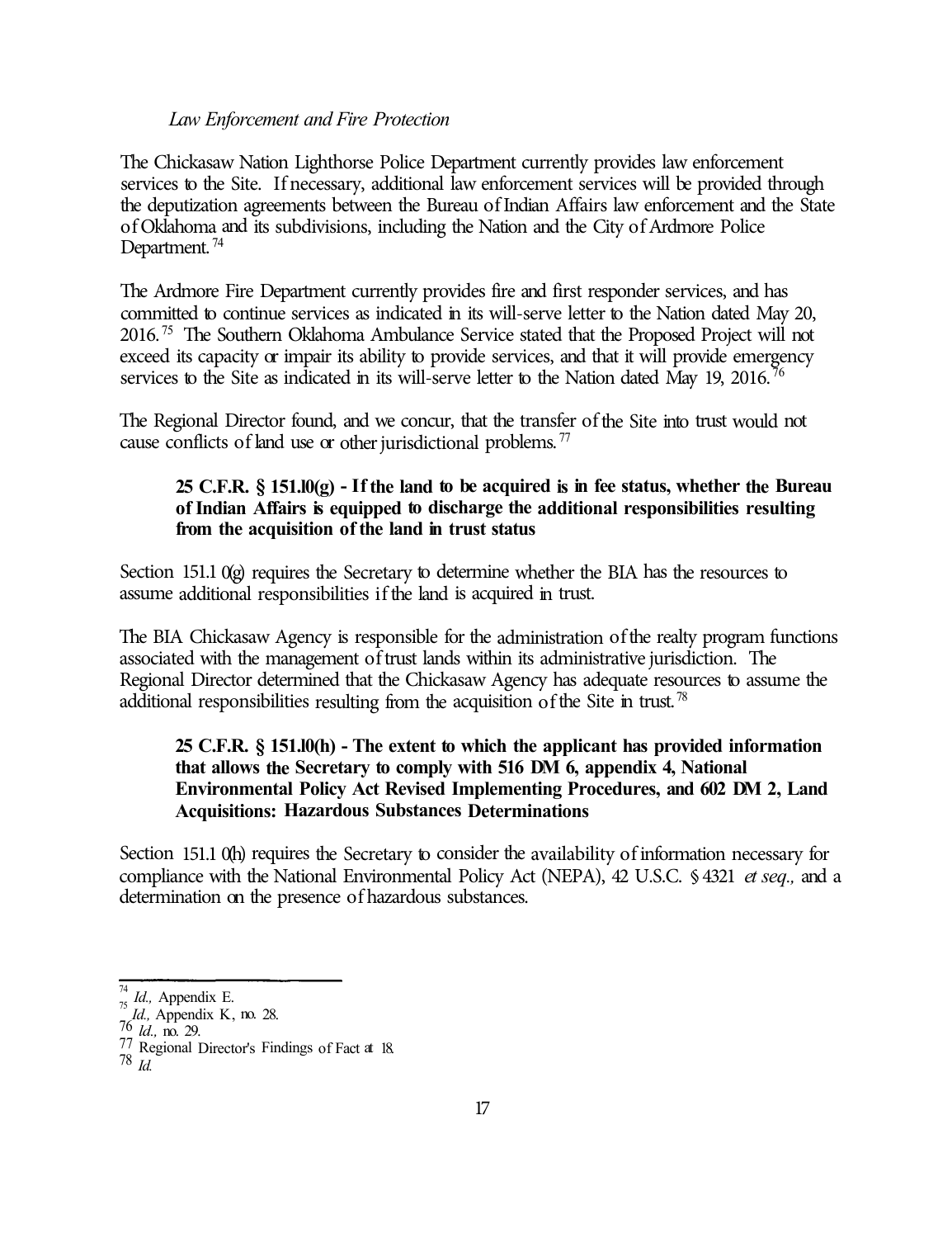continuation of tribal governance. Significantly, however, the Act curtailed the Five Tribes' autonomy by granting authority to the President of the United States to approve any ordinance, act, or resolution of a tribal council or legislature.<sup>6</sup> The Act also established that the President would play a central role in the continuity of the Five Tribes' leadership.<sup>7</sup> While Section 6 of the Five Tribes Act only authorized the President to become involved in the removal or selection of the Five Tribes' governors in limited circumstances, the governors would, in practice, not be directly elected, but rather appointed by the President or acknowledged by congressional action for much of the twentieth century. Underscoring the United States' pervasive role in exercising jurisdiction over the Nation in 1934, President Herbert Hoover directly appointed and reappointed the Nation's governor, Ben H. Dwight, to serve terms from 1930 to 1936.<sup>9</sup>

The Nation once held patented title to 4,707,081.72 acres of land.  $^{10}$  As a result of the allotment process, the Nation and its citizens lost most of their tribal lands. The Nation currently has approximately 6,491.60 acres of trust land, which is only 0.13 percent of its land prior to allotment.  $^{\text{II}}$ 

## Description of the Property

The Site is located on the southern edge of the City of Ardmore in Carter County, on U.S. Highway 70. The majority of the Site is located within the City limits; however, the southeastern portion of the Site is located on unincorporated County land.<sup>12</sup> The Nation has held the Site infee since 2015. Maps showing the location of the Site are included as Enclosure 1. The legal description of the Site is included as Enclosure 2.

Eligibility for Gaming Pursuant to the Indian Gaming Regulatory Act

Congress enacted the Indian Gaming Regulatory Act (IGRA) to provide a statutory basis for the operation of gaming by Indian tribes as a means of promoting tribal economic development, selfsufficiency, and strong tribal governments.<sup>14</sup> Section 20 of IGRA generally prohibits gaming activities on lands acquired in trust by the United States on behalf of a tribe after October 17, 1988. Congress expressly provided several exceptions to the general prohibition. One such

\*E BU f \*E BU f 4FF \$IJDBBJB& WN%GQBSG UIF \*OUFSJPS ' 4 WE O SFPD POIDJERSSB EFTODHSJOLF UBOLE TVDDFTTJPFOBRG/BLUFBRESOFISOTIMJOJFVOJPTOSTMENHFF0DNJPG 4UBU XIJDI SFEEGUGENSINURED / BUHUP WPFVSKMOEP SFXT FM FDNUFFUEF CZQ PQV MBS \*E BU 3FHJPOBM %JSTFPOGJPESDU BOEJOH  $*E$ & OW JSP ON FFOLUENT DOUB TSB X "SEELNIPSOF 'FF UP 54SFS FUOISSO WIFFORE"> f 3 FH JP O BLAWS % JS KERDESJOBHDTU BU  $4FF$  $6f4$ \$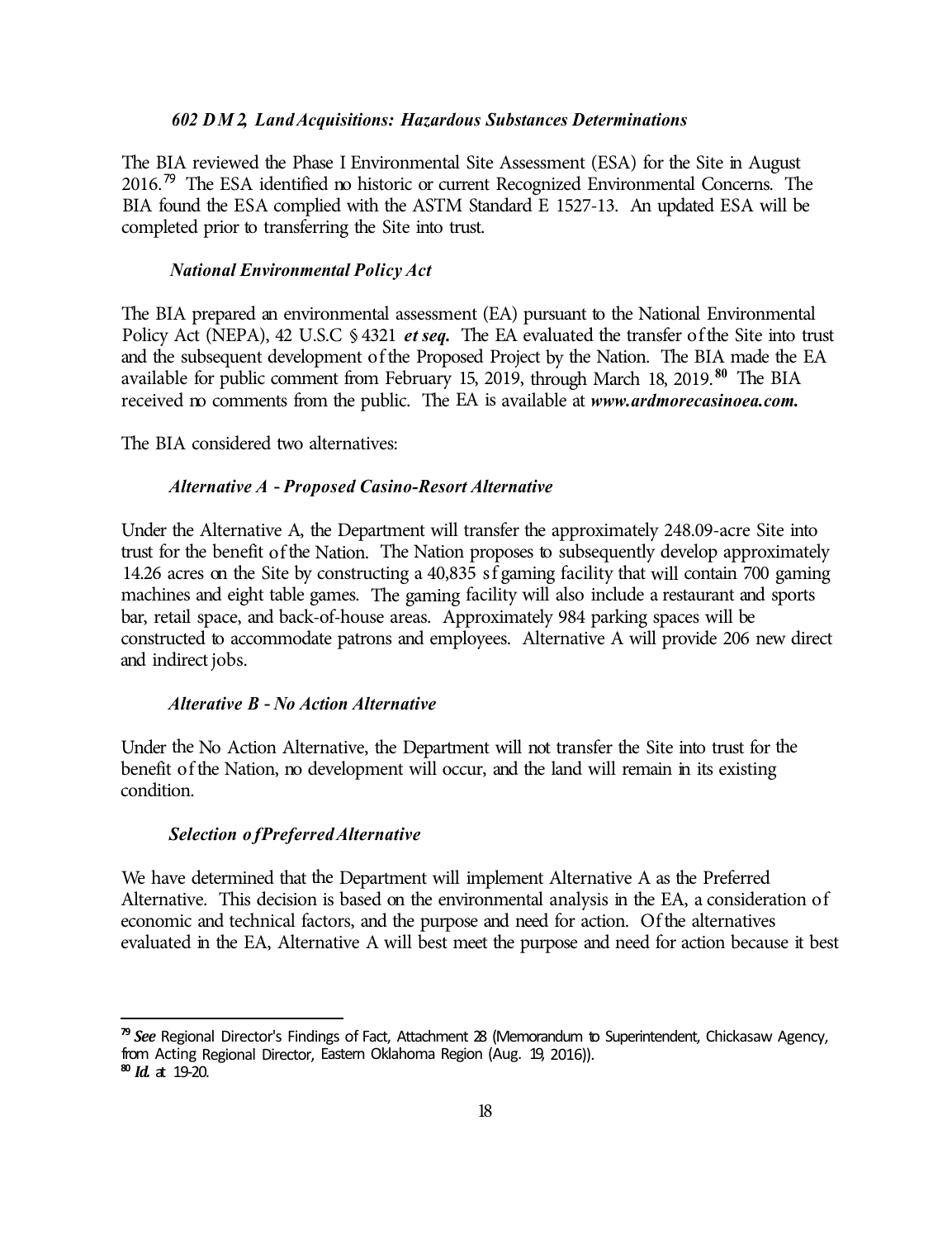promotes the long-term economic development and self-sufficiency, self-determination, and selfgovernance of the Nation.

# *Environmental Analysis*

The BIA evaluated in the EA potential impacts to land resources; water resources; air quality; biological resources; cultural resources; socioeconomic conditions; transportation networks; land use; public services; visual resources; noise; and hazardous materials. The EA describes the Best Management Practices (BMPs) in Section 2.1.2 that are incorporated into the project design to eliminate or substantially reduce any environmental consequences to less-than-significant levels.

# *Findings*

As discussed in detail in the EA and Finding of No Significant Impact (FONSI), we conclude that the development of the Proposed Project on the Site will not result in significant impacts to the human environment, and, therefore, an environmental impact statement is not required. The EA is available at *www.ardmorecasinoea.com.* The FONSI is included as Enclosure 3.

# *NEPA Determination*

Based on the findings in the EA, I determine that transferring the Ardmore Tract into trust and the subsequent development of the Proposed Project by the Nation will have no significant impact on the quality of the human environment. In accordance with Section  $102(2)(c)$  of NEPA, an environmental impact statement is not required. This fulfills the requirements of NEPA as set out in the Council on Environmental Quality Regulations for implementing NEPA, 40 C.F.R. Parts 1500-1508, and the BIA NEPA Guidebook, 59 1AM 3-H, August 2012.

# **Decision to approve the Nation's fee-to-trust application**

Pursuant to Section 5 of the IRA, 25 U.S.C. § 5108, the Department will acquire the Ardmore Site in trust for the Chickasaw Nation. Further, pursuant to Section 20 of IGRA, 25 U.S.C. § 2719(a), the Ardmore Site will be eligible for gaming upon its acquisition in trust. Consistent with applicable law, upon completion of the requirements of25 C.F.R. § 151.13 and any other